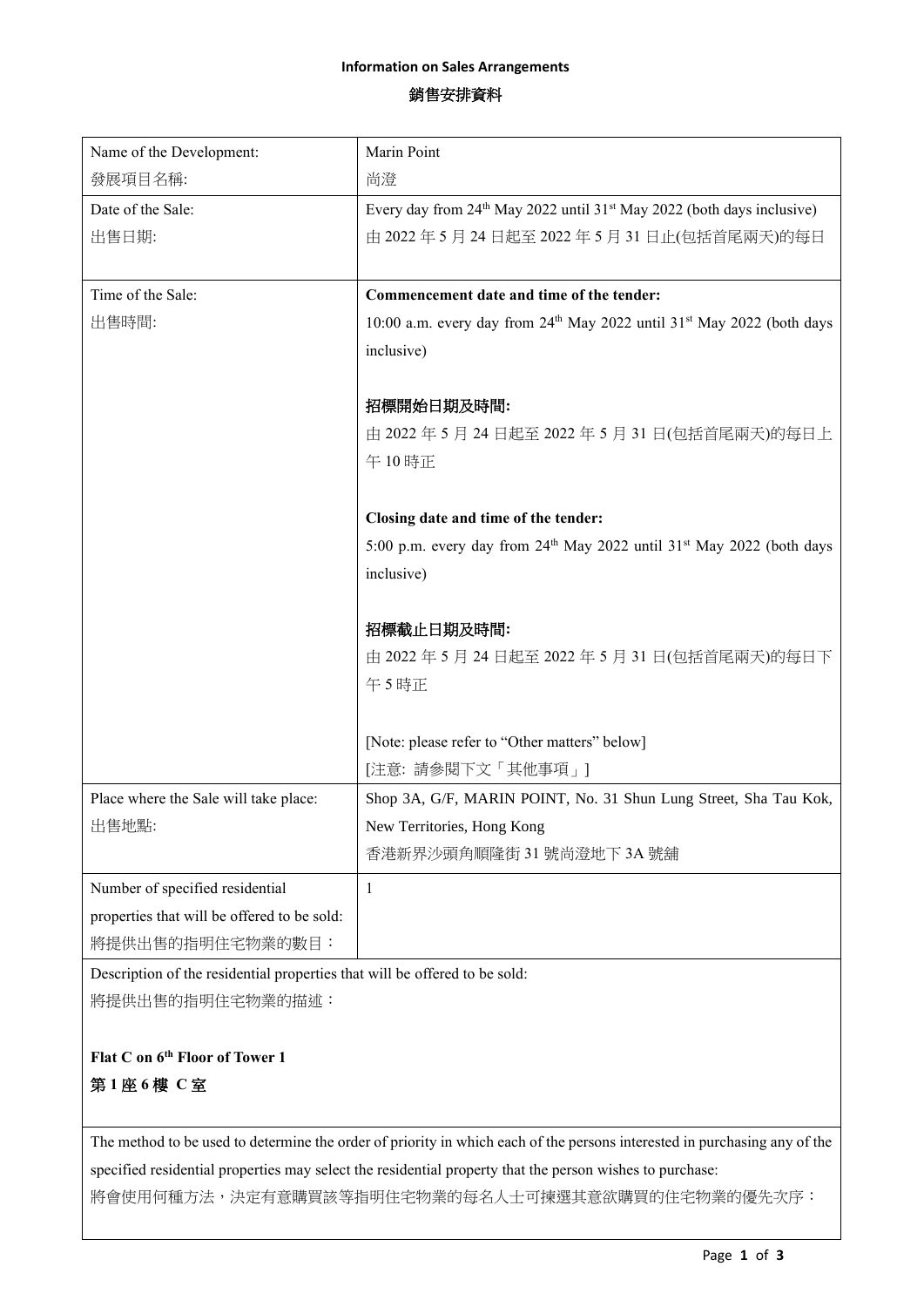#### Sale by Tender

See details and particulars in the tender notice. From 10:00 a.m. on 21<sup>st</sup> May 2022 to the last closing date and time of the tender (i.e. 5:00 p.m. on 31<sup>st</sup> May 2022), the tender notice and other relevant tender documents will be made available for collection free of charge at Shop 3A, G/F, MARIN POINT, No. 31 Shun Lung Street, Sha Tau Kok, New Territories, Hong Kong from 10:00 p.m. to 6:00 p.m. daily.

### 以招標方式出售

請參閱招標公告的細節和詳情。 由 2022 年 5 月 21 日上午 10 時正起至最後招標截止日期及時間(即 2022 年 5 月 31 日下午 5 時正)的期間内每天上午 10 時正至下午 5 香港新界沙頭角順隆街 31 號尚澄地下 3A 號舖免費領 取招標公告及其他相關招標文件。

The method to be used, where 2 or more persons are interested in purchasing a particular specified residential property, to determine the order of priority in which each of those persons may proceed with the purchase: 在有兩人或多於兩人有意購買同一個指明住宅物業的情況下,將會使用何種方法決定每名該等人士可購買該物 業的優先次序:

Please refer to the tender notice and other relevant tender documents. 請參照招標公告及其他相關招標文件。

## Other matters

其他事項

- (1) The Vendor does not undertake and is under no obligation to review, consider or accept the highest offer or any offer at all for the purchase of any specified residential property. The Vendor has the absolute right to withdraw from the sale of any specified residential property at any time before the acceptance of any offer. The Vendor has the absolute right to accept any offer at or before the closing time of the tender. 賣方並不承諾亦無責任閱覽、考慮或接受認購任何指明住宅物業最高出價之要約或任何要約。賣方有 絕對權利於接受任何要約前於任何時間撤回出售任何指明住宅物業。賣方有絕對權利於招標截止時間 或之前接受任何要約。
- (2) In case a black rainstorm warning signal or a typhoon signal no.8 or above is announced between 10:00 a.m. and  $5:00$  p.m. on the last tender closing date (i.e.  $31<sup>st</sup>$  May 2022), the last tender closing date and time will be extended to 5:00 p.m. on the next day on which no black rainstorm warning signal or typhoon signal no.8 or above is announced between 10:00 a.m. and 5:00 p.m. .

若黑色暴雨警告信號或八號或以上颱風信號在最後招標截止日期當天(即 2022 年 5 月 31 日) 上午 10 時正至下午 5 時正期間發出,最後截標日期及時間將延至下一個在當天上午 10 時正至下午 5 時正期 間沒有發出黑色暴雨警告信號或八號或以上颱風信號的日子,截標時間為該日子的下午 5 時正。